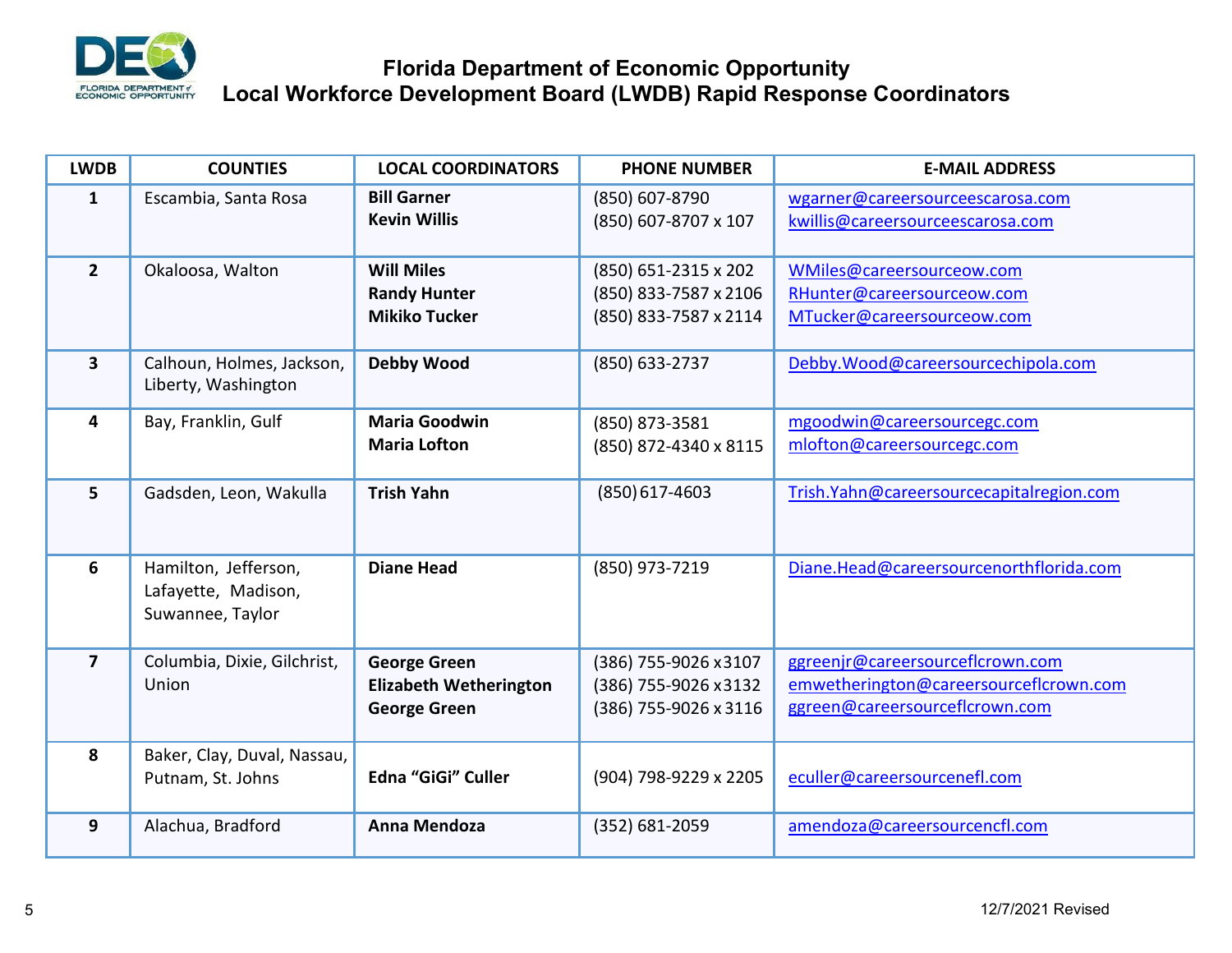

## **Florida Department of Economic Opportunity Local Workforce Development Board (LWDB) Rapid Response Coordinators**

| 10 | Citrus, Levy, Marion                       | <b>Kevin Harrison</b><br><b>Earl Beegle</b><br><b>Cathy Galica</b><br><b>Melissa Saco</b><br>Larry Trowbridge (POC) | (352) 732-1700 x 1136<br>(352) 493-6813 x 2202<br>(800) 434-5627 x 2205<br>(352) 732-1700 x 1145<br>(352) 732-1700 x 1108 | kharrison@careersourceclm.com<br>ebeegle@careersourceclm.com<br>cgalica@careersourceclm.com<br>msaco@careersourceclm.com<br>Itrowbridge@careersurceclm.com |
|----|--------------------------------------------|---------------------------------------------------------------------------------------------------------------------|---------------------------------------------------------------------------------------------------------------------------|------------------------------------------------------------------------------------------------------------------------------------------------------------|
| 11 | Flagler, Volusia                           | Selina Ahmadzadeh<br><b>Donna Runge</b>                                                                             | (386) 316-9884<br>(386) 323-7009                                                                                          | selinaahmadzadeh@careersourcefv.com<br>donnarunge@careersourcefv.com                                                                                       |
| 12 | Orange, Osceola,<br>Seminole, Lake, Sumter | <b>Victor Alvarez</b><br>Gina Ronokarijo<br><b>Vernique Dillon</b>                                                  | (407) 705-1555 x 5020<br>(407) 531-1222 x 2026<br>(407) 705-1555 x 7361                                                   | Valvarez@careersourcecf.com<br>GRonokarijo@careersourcecf.com<br>vdillon@careersourcecf.com                                                                |
| 13 | <b>Brevard</b>                             | <b>Kimberly Weatherby</b>                                                                                           | (321) 394-0590                                                                                                            | kweatherby@careersourcebrevard.com                                                                                                                         |
| 14 | Pinellas                                   | <b>Amy Leuschke</b><br><b>Melissa Ehrhardt</b><br><b>Kristopher Lucas</b>                                           | (727) 608-2407<br>(727) 608-2426<br>(727) 415-4386                                                                        | aleuschke@careersourcepinellas.com<br>mehrhardt@careersourcepinellas.com<br>klucas@careersourcepinellas.com                                                |
| 15 | Hillsborough                               | <b>Trevor Stout</b><br>Angela Lyons<br><b>Mary Lou</b><br><b>Gabrielle Gilmore</b>                                  | (706) 264-6452<br>(813) 930-7836                                                                                          | stoutt@careersourcetb.com<br>lyonsa@careersourcetb.com<br>foym@careersourcetb.com<br>gilmoreg@careersouthtb.com                                            |